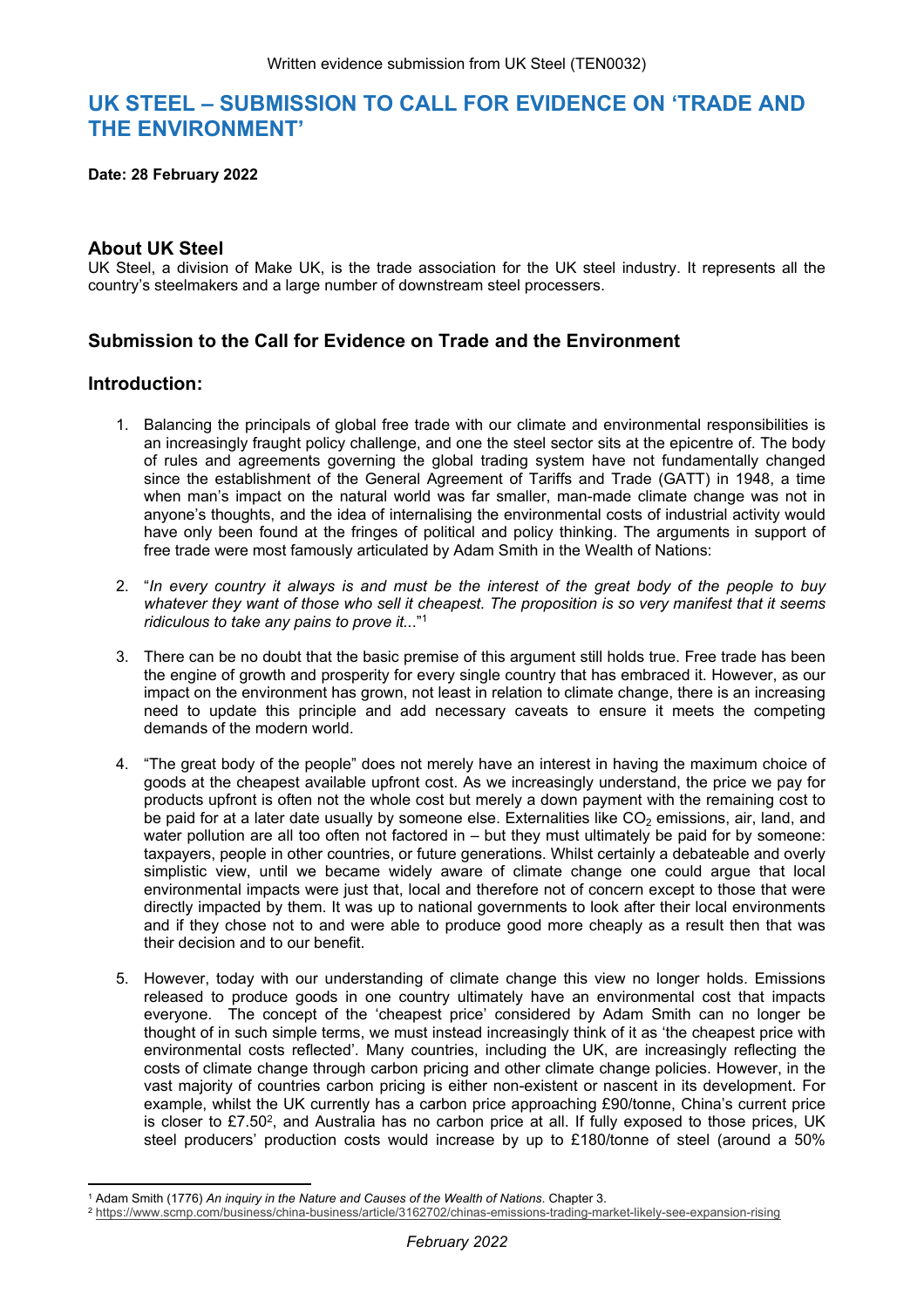production cost increase), Chinese producers by £15/tonne and Australian producers' costs would be unaffected.

- 6. In a global trading system in which no differentiation is made between steel that has paid those externalities and those that have not, the result of a high UK carbon price would be UK producers outcompeted in domestic and export markets and very quickly ceasing to produce. UK domestic emissions would decrease due to reduced industrial activity, but global emissions would remain the same or increase as UK production is substituted by more carbon-intensive steel production elsewhere which must also be shipped here. The UK would also need to export all of its scrap steel, creating further emissions, as it no longer had the ability to recycling it into new steel products domestically.
- 7. The steel sector is particularly at risk from carbon leakage:
	- a. Steel is one of the most intensively traded products in the world with 25% of all steel produced globally being exported, and 39%<sup>3</sup> international traded outside of China
	- b. The UK has an even more trade intensive steel market with an import penetration of around 60%<sup>4</sup> , exports accounting for 45% of production and a corresponding 'trade openness' $5$  of 102% $^6$ .
	- c. This point is well demonstrated by HMT's recent Net Zero Review which shows that the basic metals sector (dominated in tonnage and value by steel products) has a trade openness (value of imports + exports / value of UK market) of 72%, combined with the highest carbon intensity (cost of carbon / gross output), and the third-highest proportion of CO2 from domestic sources.
	- d. The HMT review showed that the gross output of the steel/basic metals sector was the most reactive to high carbon pricing amongst all industries. The UK basic metals sector also has significantly lower CO2 intensity embodied in export than non-OECD countries and somewhat lower than OECD countries.
	- e. In the UK, EU, US and most other developed nations there are no MFN tariffs on steel products.
	- f. The vast majority (73%) of the world's steel is produced by blast/basic oxygen furnaces. On average this leads to the emission of 2.3 tonnes of CO2 ( $tCO<sub>2</sub>$ ) per tonne of steel. (In the UK this figure is 1.95 tonnes)
	- g. 26% of the world's steel is produced through recycling scrap steel in electric arc furnaces (EAF) which is significantly less carbon intensive particularly in countries, such as the UK, with low-carbon power generation. The average CO2 emissions from EAF production is 0.69tCO<sub>2</sub>/tonne steel compared to UK average of 0.35tCO<sub>2</sub>. Virtually all steel is recovered and recycled meaning were are already at the current limits of how much steel can be made via this route.
- 8. As such, when it comes to trade and carbon intensive products like steel until there is a common approach to climate change policy and carbon pricing across the globe there is a need for national governments to intervene and place certain limits on free trade. Such intervention is already made in the UK for example on food standards, and now an analogous approach is required on industrial products to guard against carbon leakage, differentiate between carbon-intensive and low-carbon production routes, and critically create markets for low-carbon industrial products. This last element is key if we are to attract the levels of inward investment required to decarbonise steel production in the UK. No company, whether UK based or multi-national, can be expected to invest in processes that will radically increase their production costs (CCUS - estimated 16-26% increase in costs, Hydrogen based production - estimated 30% increase) if there is no market that differentiates between low-carbon and carbon-intensive steel, providing a price premium for the former to allow on a return on investment.
- 9. In these circumstances maintaining a highly conservative position on free trade, in which any barrier to the free movement of goods is to be avoided, is increasingly no longer tenable. The principles of ever fewer barriers to free trade and reaching net-zero by 2050 are will increasingly

<sup>3</sup> World Steel Association (2021) World Steel in Figures

<sup>4</sup> 2019 figures as 2020 not a typical year and full 2021 data not yet available. UK Steel consumption of 10.2 million tonnes and imports  $of 6.4 M<sub>T</sub>$ 

 $5$  Trade Openness = (value of imports + exports / value of UK market)

<sup>6</sup> 2019 HMRC data for tariff codes 7206 through to 7306. Exports 4.0MT + Imports 6.4MT / UK Supply/Market Size 10.2 MT = Trade Openness of 102%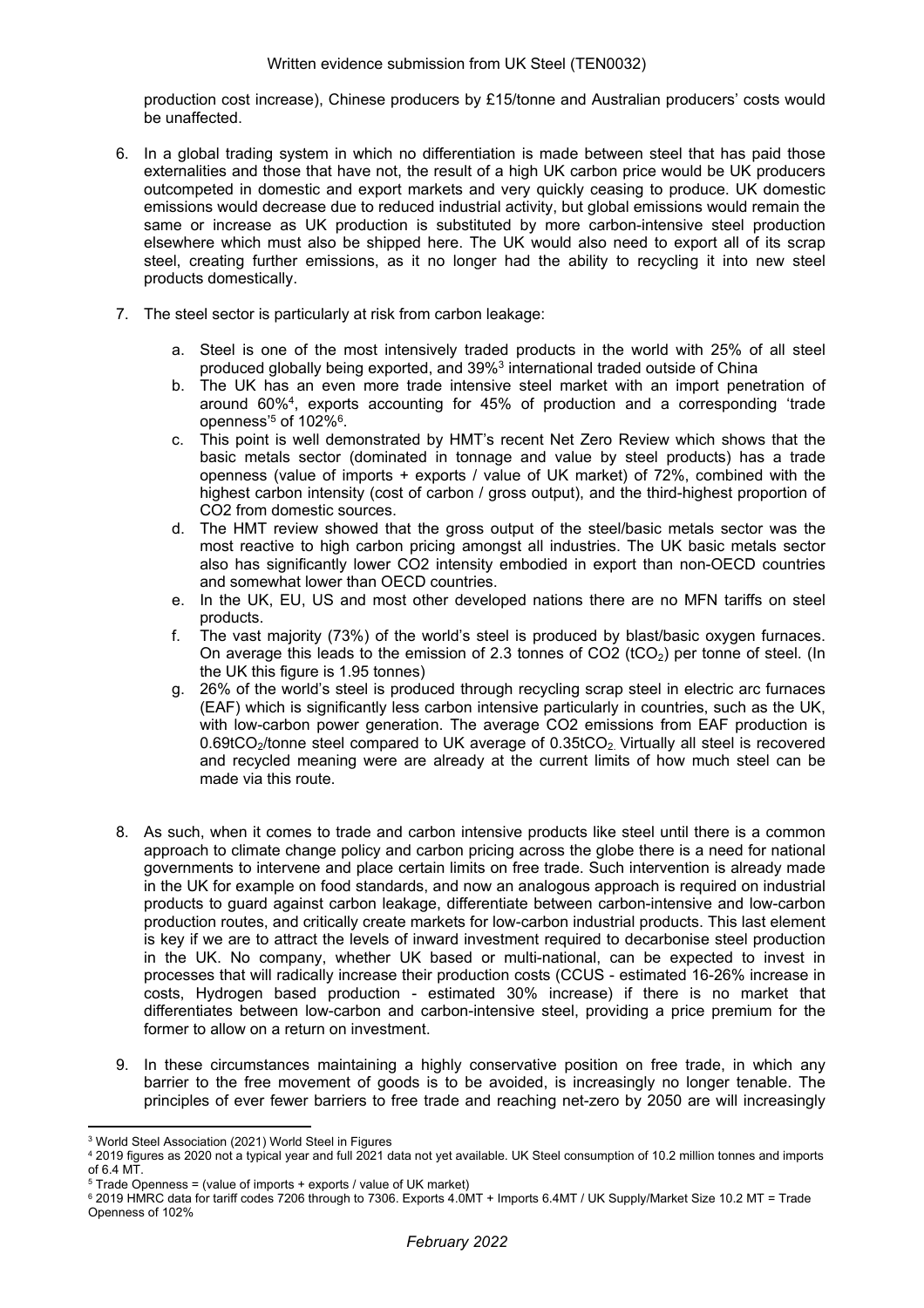tug in different directions until such time that all major economies have adopted similarly rigorous levels of climate production. The two principal policy mechanisms proposed to develop this market for low-carbon products, and guard against carbon leakage are carbon border adjustment mechanisms (CBAM) and low-carbon product standards (LCPS) – both policies which UK Steel has encouraged the Government to examine with some urgency as part of its industrial decarbonisation strategy.

#### **Inquiry Questions:**

The answers provided below are the views of UK Steel and related specifically to the issues of trade and environment priorities of the steel sector.

#### **How well are the Government's free trade agenda and its environmental policies aligned? And is the Government ambitious enough in its approach?**

- 10. Despite having taken the decision to leave the EU, its Customs Union and the Common Market over five years ago it still isn't entirely clear what the Government's 'free trade agenda' entails at least not in strategic terms. It would be strongly advisable if DIT were to publish a trade strategy setting out its objectives and ensuring that trade agreements and decisions are taken with the aims of that strategy in mind. Without such a strategy the UK is at significant risk of pursing trade deals for their own sake and approaching them with a 'quantity over quality' mindset. The UK's approach to date appears to fit this model with a need to prove the success of 'global Britain' by agreeing as many deals as quickly as possible.
- 11. Whilst the UK has clearly made attempts to advance its environmental objectives in trade negotiations to date, the outcomes have not always been hugely successful. The recent UK/Australia FTA provides a good example here, where it was commonly reported that the UK had to give way on its desire to have specific net-zero commitments and Paris Goals of keep global heating below 1.5C.
- 12. With increasing thought being given by policy thinkers to climate measures that would traditionally be considered 'trade distortive practices' the UK should have far clearer environment objectives in its FTA negotiations and should increasingly be seeking 'climate waiver' clauses to ensure that any domestic policy it introduces to tackle climate change cannot be challenged in investor-state dispute settlement systems or similar mechanisms. Measures like LCPS and CBAMs will ultimately be necessary to help UK industry decarbonise, and the UK should be safeguarding these policies in trade agreements where it can.

#### **What might be the impacts of measures introduced by the UK's trading partners designed to reduce reliance on carbon-intensive fossil fuels – for example carbon border adjustment mechanisms – on UK trade?**

- 13. The EU will be the first country/bloc to introduce a CBAM between 2023 and 2026 applying to iron and steel, cement, fertiliser, aluminium, and electricity generation. There are three core impacts from a UK steel sector perspective that could materialise in the absence of any reactive policy from the UK Government:
- 14. **UK exports to EU:** UK steel exports to the EU could be faced with a new CBAM charge. Whilst the precise details are not entirely clear yet, the principle is clear that EU imports must face an equivalent carbon charge to those of EU producers. At present UK steel producers face a higher carbon price than their EU counterparts but with the introduction of the CBAM EU industry's 'free allocation' of allowances will gradually be reduced meaning it will become exposed to the full costs of carbon for the first time.
- 15. Assuming UK steel producers continue to receive a certain level of free allocation, they will likely be facing a lower carbon price than EU producers and therefore will face an additional CBAM cost when exporting to the EU. This cost will not necessarily reduce UK exports to the EU provided producers on both sides of the channel face ultimately the same costs. However, if the EU's CBAM policy is accompanied with increasing state support for decarbonisation investment as is already happening in many EU countries<sup>7</sup> and the UK fails to follow suit, then UK steel producers could find themselves priced out of the EU market in the future.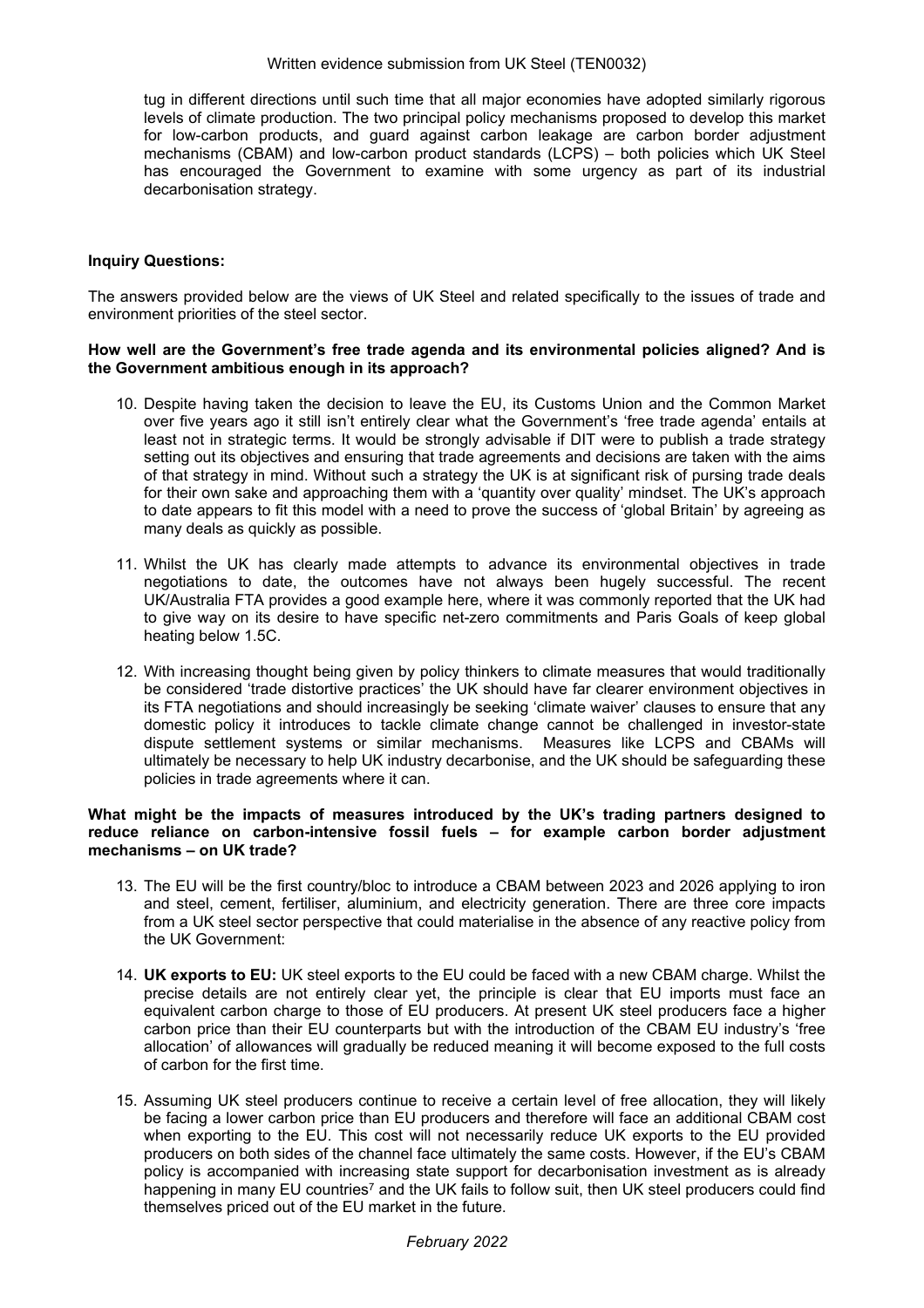16. **UK Imports of Steel:** The EU CBAM could lead to trade diversion of steel exports away from the EU to other open and nearby markets – namely the UK. Whilst the CBAM is not expected to have a major impact on EU trade overall, for the products it covers it likely to have a profound impact and will make the EU a much more challenging market for carbon-intensive steel producers to export to. As the chart below shows, Russia, Turkey and Ukraine are particularly exposed in relation to their steel exports. If they UK were not to take some form of reactive policy action it could expose the UK steel market to significant volumes of trade diversion away from the EU. This could seriously injure to UK producers and could undermine the case for investment in UK steel production.



# **CBAM fees charged (2035)**



17. **UK Consumers of steel:** In the absence of any new policy from the UK Government in reaction to an EU CBAM, UK consumers of steel may experience a benefit in depressed steel prices (due to trade diversion from the EU) as well as a competitive advantage against EU manufacturers where steel prices will rise significantly as consumers are exposed to the full costs of carbon embedded in the steel products they consume. This however must be considered in the context of the injury it could cause to UK steel producers and naturally the consideration that an influx of cheap carbonintensive steel is hardly in keeping with the UK's stated climate change objectives.

#### **And what could a UK carbon border adjustment mechanism mean for its imports and exports?**

18. UK Steel believes the UK Government must start putting serious consideration into the introduction of a UK CBAM to avoid the negative impacts noted above. There are naturally draw backs and complications with doing so, but the UK may have little choice now that our biggest export market, the EU, will be introducing this policy next year. The UK sends 70% of exports to the EU and similar proportion of our steel imports currently come from the EU. Despite now having independence of trade policy we will still be hugely impacted by decisions made by the EU and will be steered to a significant degree by EU trade and climate policy.

[German](https://corporate.arcelormittal.com/media/news-articles/german-federal-government-commits-its-intention-to-provide-55-million-of-funding-for-arcelormittal-s-hydrogen-dri-plant) [Government](https://corporate.arcelormittal.com/media/news-articles/german-federal-government-commits-its-intention-to-provide-55-million-of-funding-for-arcelormittal-s-hydrogen-dri-plant) [commits](https://corporate.arcelormittal.com/media/news-articles/german-federal-government-commits-its-intention-to-provide-55-million-of-funding-for-arcelormittal-s-hydrogen-dri-plant) [to](https://corporate.arcelormittal.com/media/news-articles/german-federal-government-commits-its-intention-to-provide-55-million-of-funding-for-arcelormittal-s-hydrogen-dri-plant) [£48](https://corporate.arcelormittal.com/media/news-articles/german-federal-government-commits-its-intention-to-provide-55-million-of-funding-for-arcelormittal-s-hydrogen-dri-plant) [million](https://corporate.arcelormittal.com/media/news-articles/german-federal-government-commits-its-intention-to-provide-55-million-of-funding-for-arcelormittal-s-hydrogen-dri-plant) [investment](https://corporate.arcelormittal.com/media/news-articles/german-federal-government-commits-its-intention-to-provide-55-million-of-funding-for-arcelormittal-s-hydrogen-dri-plant) [in](https://corporate.arcelormittal.com/media/news-articles/german-federal-government-commits-its-intention-to-provide-55-million-of-funding-for-arcelormittal-s-hydrogen-dri-plant) [ArcelorMittal](https://corporate.arcelormittal.com/media/news-articles/german-federal-government-commits-its-intention-to-provide-55-million-of-funding-for-arcelormittal-s-hydrogen-dri-plant) [Hydrogen](https://corporate.arcelormittal.com/media/news-articles/german-federal-government-commits-its-intention-to-provide-55-million-of-funding-for-arcelormittal-s-hydrogen-dri-plant) [based](https://corporate.arcelormittal.com/media/news-articles/german-federal-government-commits-its-intention-to-provide-55-million-of-funding-for-arcelormittal-s-hydrogen-dri-plant) [steel](https://corporate.arcelormittal.com/media/news-articles/german-federal-government-commits-its-intention-to-provide-55-million-of-funding-for-arcelormittal-s-hydrogen-dri-plant) [production](https://corporate.arcelormittal.com/media/news-articles/german-federal-government-commits-its-intention-to-provide-55-million-of-funding-for-arcelormittal-s-hydrogen-dri-plant) [German](https://www.reuters.com/business/sustainable-business/exclusive-german-government-proposes-green-funding-tool-help-industry-cut-co2-2021-04-30/) [Government](https://www.reuters.com/business/sustainable-business/exclusive-german-government-proposes-green-funding-tool-help-industry-cut-co2-2021-04-30/) [puts](https://www.reuters.com/business/sustainable-business/exclusive-german-government-proposes-green-funding-tool-help-industry-cut-co2-2021-04-30/) [forward](https://www.reuters.com/business/sustainable-business/exclusive-german-government-proposes-green-funding-tool-help-industry-cut-co2-2021-04-30/) ['industrial](https://www.reuters.com/business/sustainable-business/exclusive-german-government-proposes-green-funding-tool-help-industry-cut-co2-2021-04-30/) [CfD'](https://www.reuters.com/business/sustainable-business/exclusive-german-government-proposes-green-funding-tool-help-industry-cut-co2-2021-04-30/) [plans](https://www.reuters.com/business/sustainable-business/exclusive-german-government-proposes-green-funding-tool-help-industry-cut-co2-2021-04-30/)

[Spanish](https://corporate.arcelormittal.com/media/press-releases/arcelormittal-signs-mou-with-the-spanish-government-supporting-1-billion-investment-in-decarbonisation-technologies) [Government](https://corporate.arcelormittal.com/media/press-releases/arcelormittal-signs-mou-with-the-spanish-government-supporting-1-billion-investment-in-decarbonisation-technologies) [signs](https://corporate.arcelormittal.com/media/press-releases/arcelormittal-signs-mou-with-the-spanish-government-supporting-1-billion-investment-in-decarbonisation-technologies) [MOUS](https://corporate.arcelormittal.com/media/press-releases/arcelormittal-signs-mou-with-the-spanish-government-supporting-1-billion-investment-in-decarbonisation-technologies) [with](https://corporate.arcelormittal.com/media/press-releases/arcelormittal-signs-mou-with-the-spanish-government-supporting-1-billion-investment-in-decarbonisation-technologies) [ArcelorMittal](https://corporate.arcelormittal.com/media/press-releases/arcelormittal-signs-mou-with-the-spanish-government-supporting-1-billion-investment-in-decarbonisation-technologies) [for](https://corporate.arcelormittal.com/media/press-releases/arcelormittal-signs-mou-with-the-spanish-government-supporting-1-billion-investment-in-decarbonisation-technologies) [Hydrogen](https://corporate.arcelormittal.com/media/press-releases/arcelormittal-signs-mou-with-the-spanish-government-supporting-1-billion-investment-in-decarbonisation-technologies) [based](https://corporate.arcelormittal.com/media/press-releases/arcelormittal-signs-mou-with-the-spanish-government-supporting-1-billion-investment-in-decarbonisation-technologies) [steel](https://corporate.arcelormittal.com/media/press-releases/arcelormittal-signs-mou-with-the-spanish-government-supporting-1-billion-investment-in-decarbonisation-technologies) [plant](https://corporate.arcelormittal.com/media/press-releases/arcelormittal-signs-mou-with-the-spanish-government-supporting-1-billion-investment-in-decarbonisation-technologies)

[Swedish](https://www.hybritdevelopment.se/en/) [SSAB](https://www.hybritdevelopment.se/en/) [\(Steel](https://www.hybritdevelopment.se/en/) [producer\)](https://www.hybritdevelopment.se/en/) [joint](https://www.hybritdevelopment.se/en/) [venture](https://www.hybritdevelopment.se/en/) [in](https://www.hybritdevelopment.se/en/) [Hydrogen](https://www.hybritdevelopment.se/en/) [based](https://www.hybritdevelopment.se/en/) [steel](https://www.hybritdevelopment.se/en/) [making](https://www.hybritdevelopment.se/en/) [with](https://www.hybritdevelopment.se/en/) [Swedish](https://www.hybritdevelopment.se/en/) [State](https://www.hybritdevelopment.se/en/) [owned](https://www.hybritdevelopment.se/en/) [Vattenfall](https://www.hybritdevelopment.se/en/) [and](https://www.hybritdevelopment.se/en/) [LKAB](https://www.hybritdevelopment.se/en/)

[Belgian](https://fuelcellsworks.com/news/arcelormittal-signs-agreement-with-the-governments-of-belgium-and-flanders-supporting-e1-1-billion-investment-in-decarbonisation-technologies-at-its-flagship-gent-plant/) [and](https://fuelcellsworks.com/news/arcelormittal-signs-agreement-with-the-governments-of-belgium-and-flanders-supporting-e1-1-billion-investment-in-decarbonisation-technologies-at-its-flagship-gent-plant/) [Flemish](https://fuelcellsworks.com/news/arcelormittal-signs-agreement-with-the-governments-of-belgium-and-flanders-supporting-e1-1-billion-investment-in-decarbonisation-technologies-at-its-flagship-gent-plant/) [Governments](https://fuelcellsworks.com/news/arcelormittal-signs-agreement-with-the-governments-of-belgium-and-flanders-supporting-e1-1-billion-investment-in-decarbonisation-technologies-at-its-flagship-gent-plant/) [investment](https://fuelcellsworks.com/news/arcelormittal-signs-agreement-with-the-governments-of-belgium-and-flanders-supporting-e1-1-billion-investment-in-decarbonisation-technologies-at-its-flagship-gent-plant/) [in](https://fuelcellsworks.com/news/arcelormittal-signs-agreement-with-the-governments-of-belgium-and-flanders-supporting-e1-1-billion-investment-in-decarbonisation-technologies-at-its-flagship-gent-plant/) [ArcelorMittal](https://fuelcellsworks.com/news/arcelormittal-signs-agreement-with-the-governments-of-belgium-and-flanders-supporting-e1-1-billion-investment-in-decarbonisation-technologies-at-its-flagship-gent-plant/) [DRI](https://fuelcellsworks.com/news/arcelormittal-signs-agreement-with-the-governments-of-belgium-and-flanders-supporting-e1-1-billion-investment-in-decarbonisation-technologies-at-its-flagship-gent-plant/) [Plant](https://fuelcellsworks.com/news/arcelormittal-signs-agreement-with-the-governments-of-belgium-and-flanders-supporting-e1-1-billion-investment-in-decarbonisation-technologies-at-its-flagship-gent-plant/)

[French](https://corporate.arcelormittal.com/media/press-releases/arcelormittal-accelerates-its-decarbonisation-with-a-1-7-billion-investment-programme-in-france-supported-by-the-french-government#:~:text=%E2%80%9CAs%20a%20leader%20in%20steelmaking,for%20hydrogen%20and%20CO2%20capture.) [Government](https://corporate.arcelormittal.com/media/press-releases/arcelormittal-accelerates-its-decarbonisation-with-a-1-7-billion-investment-programme-in-france-supported-by-the-french-government#:~:text=%E2%80%9CAs%20a%20leader%20in%20steelmaking,for%20hydrogen%20and%20CO2%20capture.) [support](https://corporate.arcelormittal.com/media/press-releases/arcelormittal-accelerates-its-decarbonisation-with-a-1-7-billion-investment-programme-in-france-supported-by-the-french-government#:~:text=%E2%80%9CAs%20a%20leader%20in%20steelmaking,for%20hydrogen%20and%20CO2%20capture.) [for](https://corporate.arcelormittal.com/media/press-releases/arcelormittal-accelerates-its-decarbonisation-with-a-1-7-billion-investment-programme-in-france-supported-by-the-french-government#:~:text=%E2%80%9CAs%20a%20leader%20in%20steelmaking,for%20hydrogen%20and%20CO2%20capture.) [ArcelorMittal](https://corporate.arcelormittal.com/media/press-releases/arcelormittal-accelerates-its-decarbonisation-with-a-1-7-billion-investment-programme-in-france-supported-by-the-french-government#:~:text=%E2%80%9CAs%20a%20leader%20in%20steelmaking,for%20hydrogen%20and%20CO2%20capture.) [investment](https://corporate.arcelormittal.com/media/press-releases/arcelormittal-accelerates-its-decarbonisation-with-a-1-7-billion-investment-programme-in-france-supported-by-the-french-government#:~:text=%E2%80%9CAs%20a%20leader%20in%20steelmaking,for%20hydrogen%20and%20CO2%20capture.) [in](https://corporate.arcelormittal.com/media/press-releases/arcelormittal-accelerates-its-decarbonisation-with-a-1-7-billion-investment-programme-in-france-supported-by-the-french-government#:~:text=%E2%80%9CAs%20a%20leader%20in%20steelmaking,for%20hydrogen%20and%20CO2%20capture.) [EAF](https://corporate.arcelormittal.com/media/press-releases/arcelormittal-accelerates-its-decarbonisation-with-a-1-7-billion-investment-programme-in-france-supported-by-the-french-government#:~:text=%E2%80%9CAs%20a%20leader%20in%20steelmaking,for%20hydrogen%20and%20CO2%20capture.) [and](https://corporate.arcelormittal.com/media/press-releases/arcelormittal-accelerates-its-decarbonisation-with-a-1-7-billion-investment-programme-in-france-supported-by-the-french-government#:~:text=%E2%80%9CAs%20a%20leader%20in%20steelmaking,for%20hydrogen%20and%20CO2%20capture.) [DRI](https://corporate.arcelormittal.com/media/press-releases/arcelormittal-accelerates-its-decarbonisation-with-a-1-7-billion-investment-programme-in-france-supported-by-the-french-government#:~:text=%E2%80%9CAs%20a%20leader%20in%20steelmaking,for%20hydrogen%20and%20CO2%20capture.)

<sup>8</sup> <https://www.e3g.org/publications/a-storm-in-a-teacup/>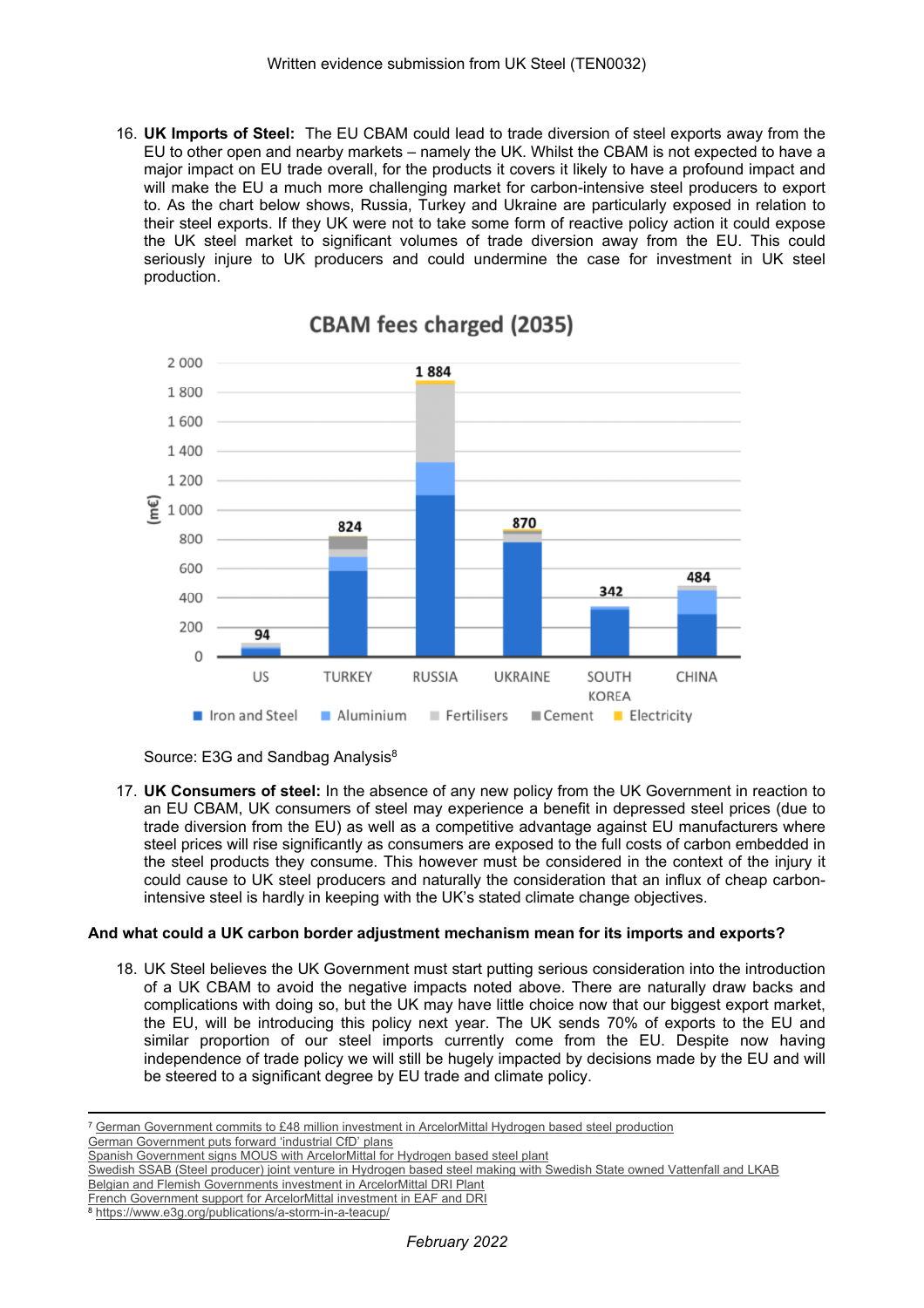- 19. The main impacts of a UK CBAM for imports and exports, in relation to steel, can be summarised as:
- a. **Increase in steel import prices:** The price of imports would increase. If imports of steel faced a CBAM charge equivalent to today's UK ETS price of £90/tonne, steel imports (which account for 60% of the UK steel market) would increase by around £160/tonne, or around 30% compared to current market prices.
- b. **Less competitive exports of steel:** As noted above, the EU introduction of a CBAM will be accompanied with a reduction in free allocation of EU ETS allowances, meaning EU steel producers will ultimately be exposed to the full costs of carbon. Assuming a UK CBAM would follow a similar approach (to ensure WTO compliance), UK steel would be considerably more expensive to produce. It would remain competitive in UK and EU markets as all producers would be facing the same costs, however UK steel exporters could struggle in other markets without equivalent carbon prices that account for some 30% of exports today. For this reason, some industry voices in the EU are calling for 'export rebates' for the costs of carbon levied on those volumes of steel destined for extra-EU markets.
- c. **Less competitive exports of steel containing products:** A CBAM and full exposure of UK steel producers to carbon pricing will increase the costs of steel in the UK for consumers in the manufacturing and construction sectors. This will naturally increase the costs of the good they produce (everything from cars, to barbed wire, to tools). Depending on the product in question, this could reduce their competitiveness. At £100/tCO<sub>2</sub> the average car could cost an extra £150-200 to produce. Sourcing steel from a low-carbon steel producer will mitigate some of these additional costs. Moreover, because UK imports of steel containing goods will not be levied with a CBAM and may be made from cheaper carbon-intensive steel, UK manufacturers may also find themselves at a competitive disadvantage to imported products in the UK and EU. For some products this cost differential may not be material, but for others the Government may have to consider ameliorative measures.

#### **What are the benefits and costs of the UK's approach to environmental and climate change commitments in free trade negotiations to date? And to what extent might the inclusion of Investor-State Dispute Settlement clauses in free trade agreements affect the UK's climate change policies?**

- 20. As noted above, the UK has had a mixed success rate to date in ensuring its climate objectives have been reflected in its FTAs to date and this, understandably, has largely been determined by the negotiating partner. For example, the EU/UK TCA had extremely ambitious environmental and climate change commitments, whilst Australian negotiators pushed hard to ensure binding commitments on climate action were not included. Similarly, the US has a Congress mandated policy of not including any reference to climate change in its FTAs, which is unlikely to change any time soon.
- 21. As noted above, the UK should aim to guard against challenges in future ISDS by securing a climate waiver in future agreements to ensure it retains the freedom to introduce the climate policy it deems necessary and not risk this being struck down as 'trade distortive behaviour'.

#### **What opportunities are there for the Government to innovate to create more opportunities for "green" goods and services to export, to decarbonise and green supply chains?**

- 22. UK Steel has been clear in discussions with the Government that any industrial decarbonisation strategy must come equipped with policies to create a market for low-carbon industrial products (including steel) here in the UK. Steel producers must be sure that they can secure a market return on the £billions of capital investment required to decarbonise steel production if such expenditure is to be made. As noted above, this can be done through a CBAM and/or LCPS. Both should be given serious consideration and it was promising to see the Government launch a call for evidence for Low-Carbon Industrial Products last year. Accompanying these policies, the Government will also need to provide investment support to steel companies with decarbonisation strategies and investment plans, as is already happening in multiple countries from Sweden, to Spain, to Canada.
- 23. In developing the right conditions for investment and decarbonisation the UK can be one of the first to achieve a net-zero steel sector producing green steel products for the UK and export markets. One of the cheapest routes for decarbonisation will come from the increased used of electric arc